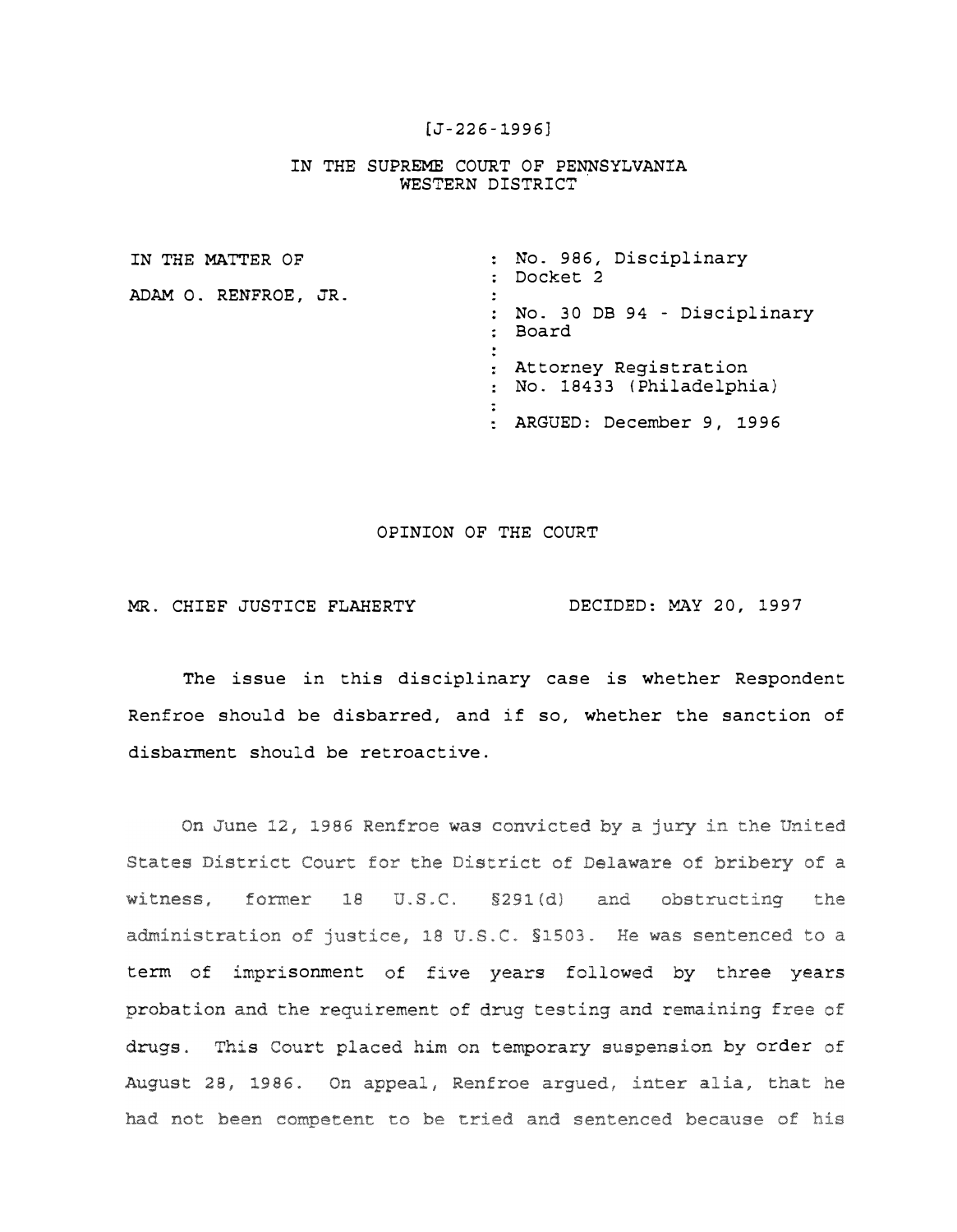drug addiction. The Third Circuit Court of Appeals remanded the case to the district court to determine whether a retrospective determination of competency were possible.

The district court found that the government had not met its burden of proof that Renfroe was competent at the time of trial and sentencing to consult with his counsel, and reversed the conviction. 745 F.Supp. 203 (D.Del. 1990).

This court then reinstated Renfroe, as was required by former Pa.R.D.E. 214 (h), which required that a temporarily suspended attorney shall **be** reinstated immediately upon the filing of **a** certificate that the underlying conviction has been reversed.

Renfroe was then retried in federal court on the same charges. On April 17, 1992, a jury convicted Renfroe of bribery of a witness and acquitted him of obstructing the administration of justice. On November 22, 1993, he was sentenced to a suspended sentence of five years imprisonment.

On February 23, 1994, this court again placed Renfroe on temporary suspension. Petitions requesting reconsideration or modification of the suspension order were filed and denied, and this court directed that the proceedings be expedited. On March 30, 1994 the Office of Disciplinary Counsel filed a petition cipline. Prehearing conferences were held on April 1 and June 2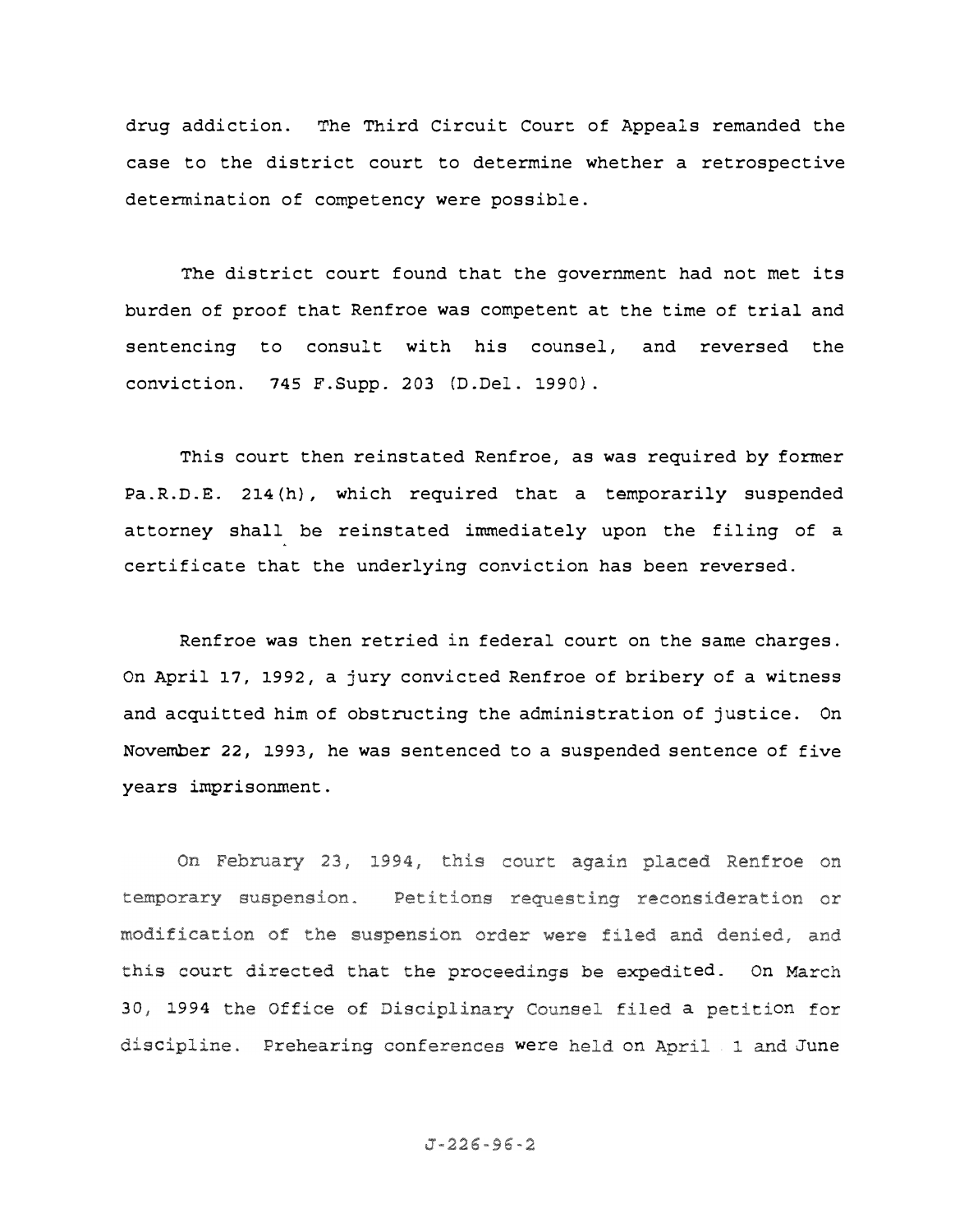1, 1994, and hearings were conducted on November 3 and 18, 1994, and February 9 and April 25, 1995.

Evidence at the disciplinary hearings established that Renfroe used illegal drugs from the time he was in college until 1988. This included a period of time when he was employed by the Philadelphia District Attorney's office and later, when he was in private practice. At times, his drug use was such that he was unable to function, and at times, because of his cocaine addiction, his mind was disordered by paranoid thoughts and belief that he was in control when he was not. One expert testified that Renfroe's long term and "severe" drug addiction caused his professional misconduct and criminal behavior. When Renfroe was released from custody in 1989, he used cocaine once and marijuana an unstated number of times. He then entered an in-patient drug rehabilitation program in Florida and claims to have been drug-free since then. Numerous witnesses testified as to Renfroe's recovery efforts, and stated that he has changed. The majority of the board found that Renfroe believes that his illegal conduct was absolutely wrong and regrets doing it. Finding 44. The hearing board, however, found that "Respondent Renfroe does not show remorse." Finding 31.

The hearing committee filed its report and recommendation on 27, 1995, unanimously recommending disbarment and to apply for reinstatement at a account his period of suspension. The committee found that Renfroe's criminal conduct was caused in substantial part, but not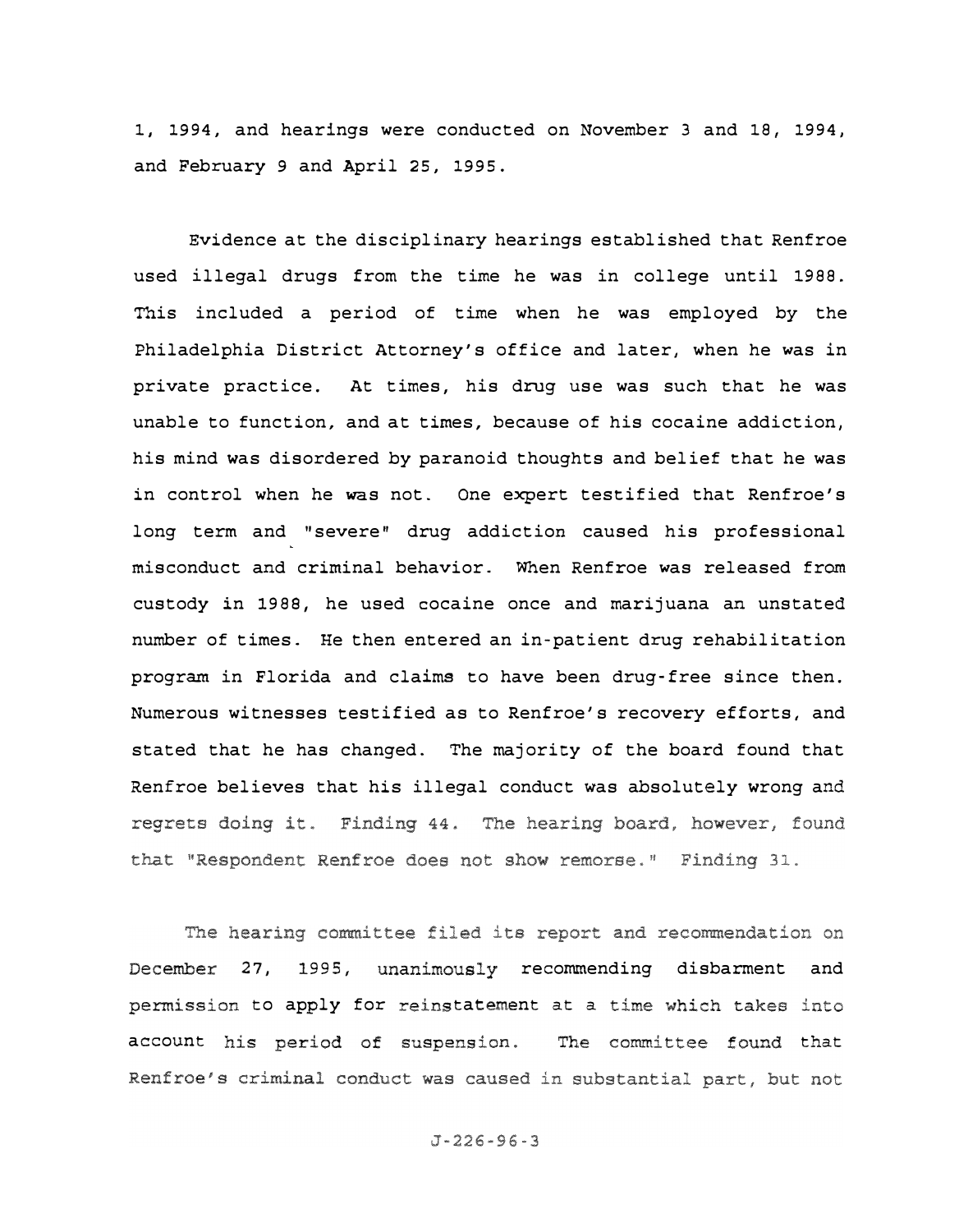entirely, by his drug addiction and mental disorder. The committee noted that Renfroe had been temporarily suspended for more than six years.

The Office of Disciplinary Counsel filed a brief on exceptions to the board, arguing that neither the law nor the facts warranted mitigating disbarment by retroactive imposition of the penalty.

On June 14, 1996, the Board filed its report and recommendations. A majority recommended disbarment, but with permission to apply for immediate reinstatement. Three board members dissented, concurring in the recommendation of disbarment, but recommending that the sanction be retroactive to February 23, 1994, which would foreclose immediate application for reinstatement. The dissenters concluded that it would be inappropriate to impose disbarment retroactive to 1986, when the first temporary suspension order was entered, because Renfroe had abused drugs after that order was entered, but he had attempted to rehabilitate himself following the 1994 order. The main difference between the board and the hearing committee was that the board viewed Renfroe's drug addiction, which substantially contributed to his criminal and unethical conduct, as "not a matter of choice", Slip Op. at 15, whereas the hearing committee regarded the illegal conduct as partially volitional and partially caused by drug addiction.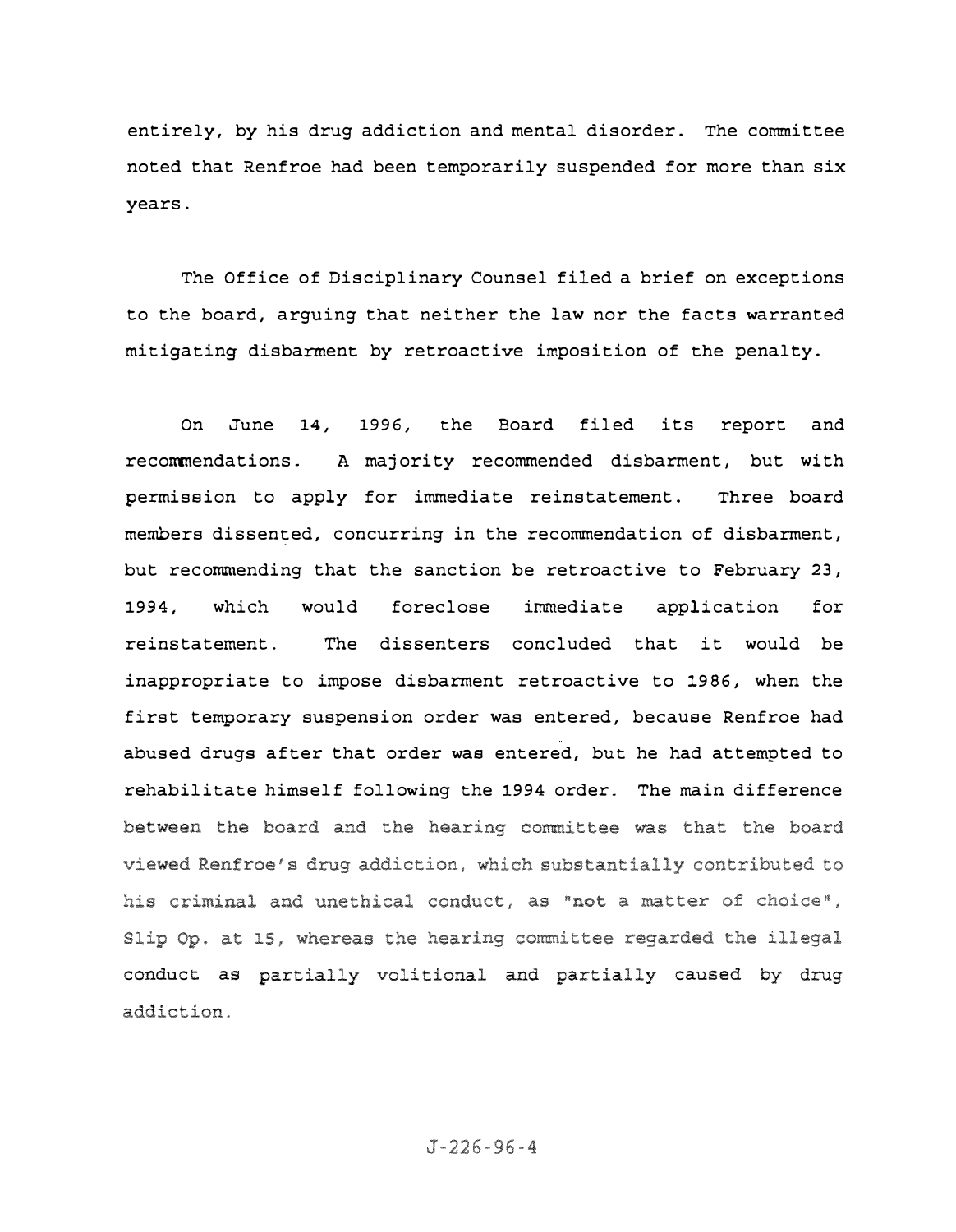The Office of Disciplinary Counsel differs from both the majority and the dissenters on the board. Disciplinary counsel agrees that Renfroe should be disbarred, but argues that the sanction should be prospective only. In support of this argument, he cites the three litigated disciplinary matters involving bribery with the intent of influencing the outcome of a judicial proceeding, In re Anonymous No. 67 DB 82, 4 D & c 4th 586 (1989), In Re Anonymous 25 DB 88, 18 D & C 4th 204 (1992), and In Re Anonymous No 83. DB 88, 19 D & C 4th, 554 (1993). In these cases, all involving bribery, this court entered orders disbarring the offending attorneys without reference to previous orders of temporary suspension. In the first case, the respondent had been suspended for 48 months; in the second, for 54 months; and in the third, for 64 months. In the first two cases, this court affirmed the unanimous recommendations of prospective disbarment made by the boards; in the third, the board recommended retroactive disbarment. This court, however, rejected the board's recommendation and imposed prospective disbarment, notwithstanding that respondent had a long legal career of almost 50 years and was being treated for cancer.

Renfroe, on the other hand, argues that the appropriate sanction is a five year suspension, retroactive to August 28, 1986, The on to immediately peti t of Renfroe's argument is that ting mental illness caused him to behave unprofessionally and criminally and that the addiction and mental disorder are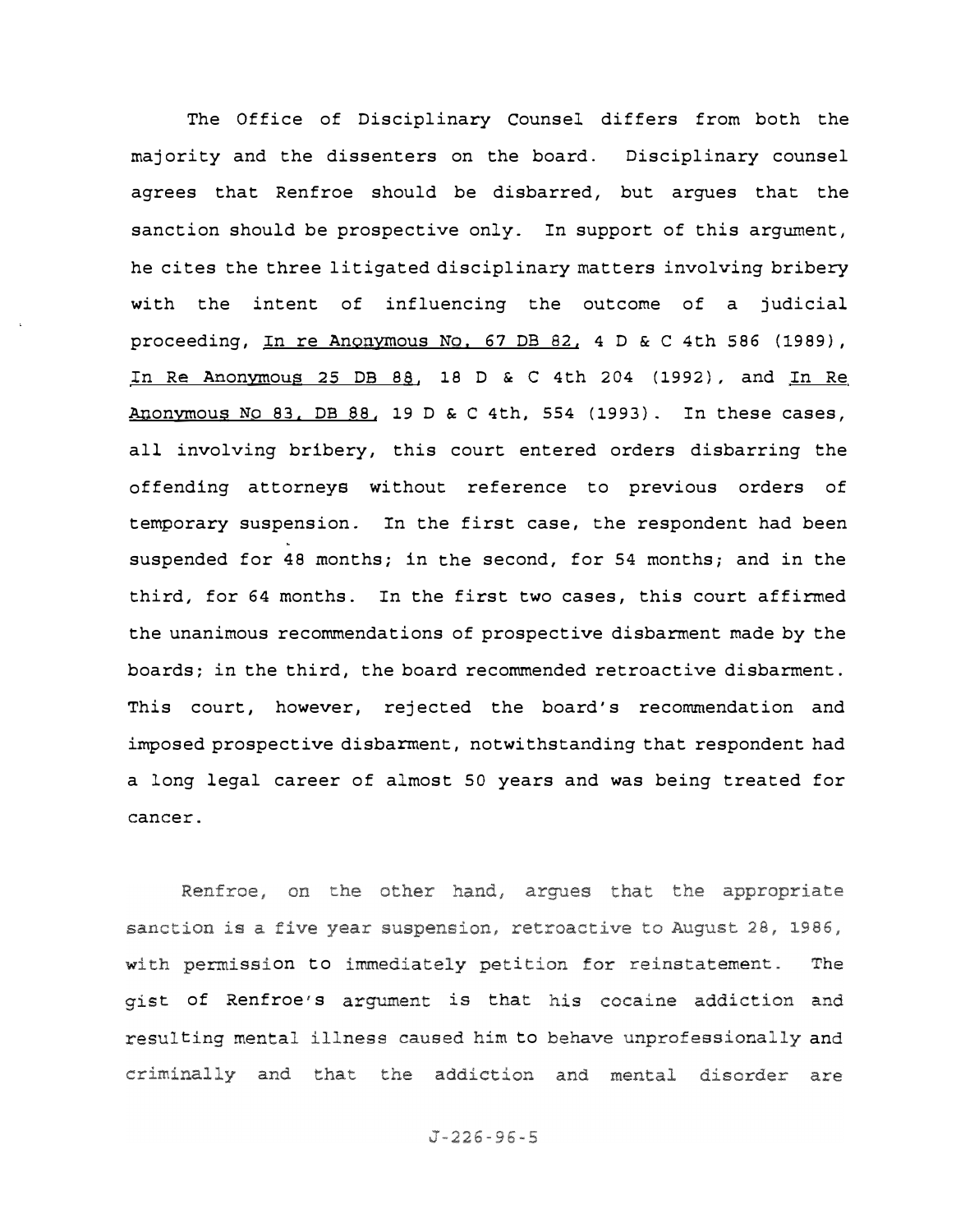mitigating circumstances which require that a suspension rather than disbarment be imposed.

We first address the question of whether the appropriate sanction is suspension or disbarment. The essential difference between suspension and disbarment is that although both sanctions involve the withdrawal of the privilege of practicing law, an attorney who is suspended may resume practice at the end of the period of suspension upon demonstration of his fitness to practice, whereas an attorney who is disbarred may not apply for readmission to the bar for a period of five years, and in disbarment,

> there is no basis for an expectation by the disbarred attorney of the right to resume practice at some future point in time. When reinstatement is sought by the disbarred attorney, the threshold question must be whether the magnitude of the breach of trust would permit the resumption of practice without a detrimental effect upon "the integrity and standing of the bar or the administration of justice nor subversive of the public interest."

Office of Disciplinary Counsel v. Keller, 509 Pa. 573, 579, 506 A.2d 872, 875 (1986).

We are mindful that

[d] isbarment is an extreme sanction which must be imposed only in the most egregious cases.. . . As noted in Johnson Disbarment Case, 421 Pa. 342, 219 A.2d 593 (1966):

> It is the duty of the courts to maintain the integrity of the Bar and to see that courts and its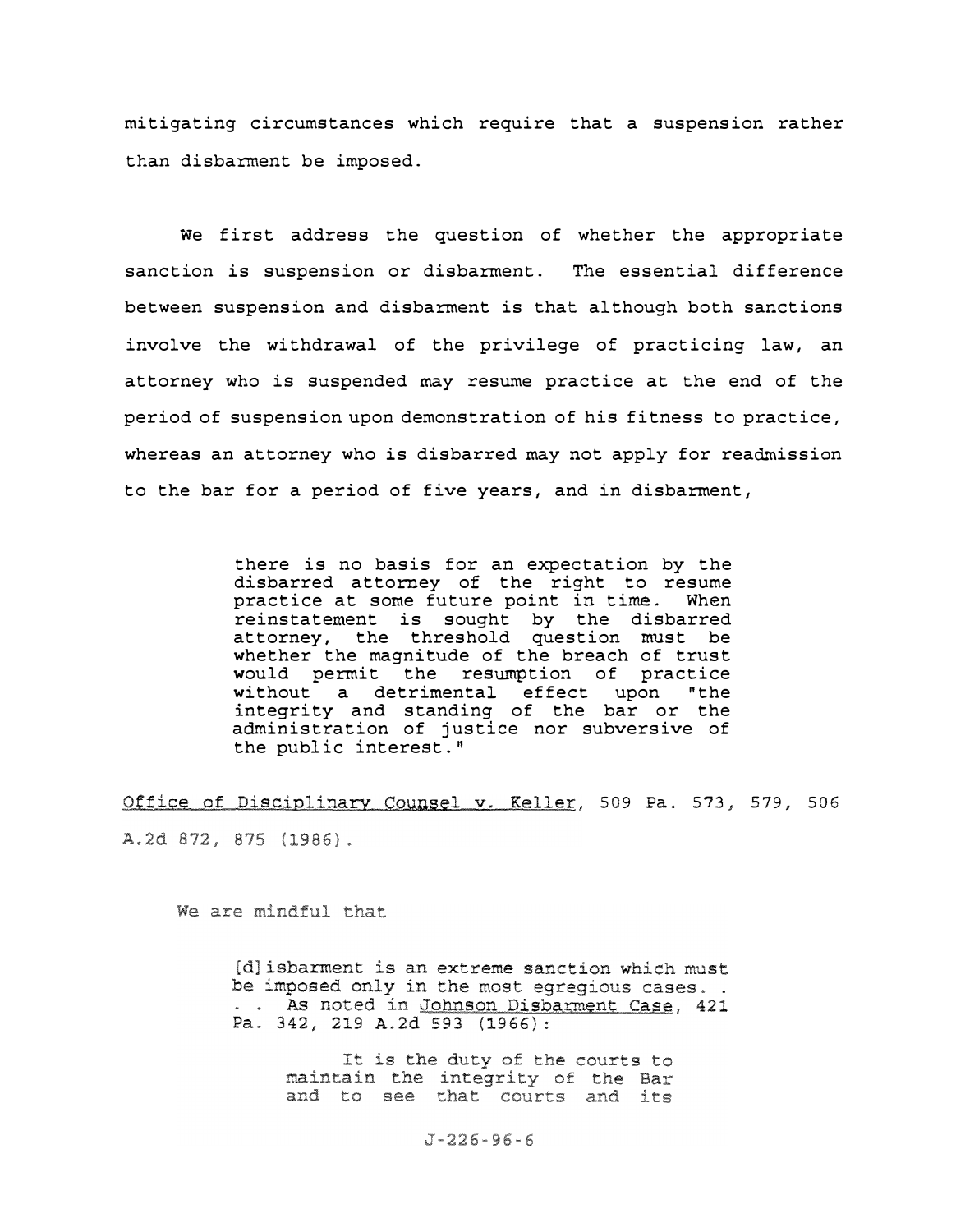members "do not fall into disrepute with the general public through the<br>unprofessional or fraudulent unprofessional or fraudulent conduct" of attorneys. . . . "The power of a court to disbar an attorney should be exercised with great caution, but there should be no hesitation in exercising it when<br>it clearly appears that it is clearly appears that it is demanded for the protection of the public.

Keller, 509 Pa. at 586-87, 506 A.2d at 879.

We have no difficulty in agreeing with the board that the present case requires disbarment. When an attorney attempts to bribe a witness or a court official for the purpose of affecting the outcome of a judicial proceeding, he has stricken at the heart of the judicial system itself. Fair adjudication is predicated upon the ability of courts to arrive at the truth. It is further predicated upon the confidence that courts will make their decisions based on that truth. If instead, courts are foreclosed from arriving at the truth because attorneys subvert the truth determining process, then justice cannot be administered. Instead, the truth determining process becomes a contest between bidders for corrupt testimony. That Renfroe could attempt to corrupt the system which sustained him and then argue that he should not be disbarred strains credulity.

The remaining question is whether his disbarment should be retroactive or prospective, and if retroactive, to what date. The board's recommendation for permission to petition for immediate reinstatement is based on the following: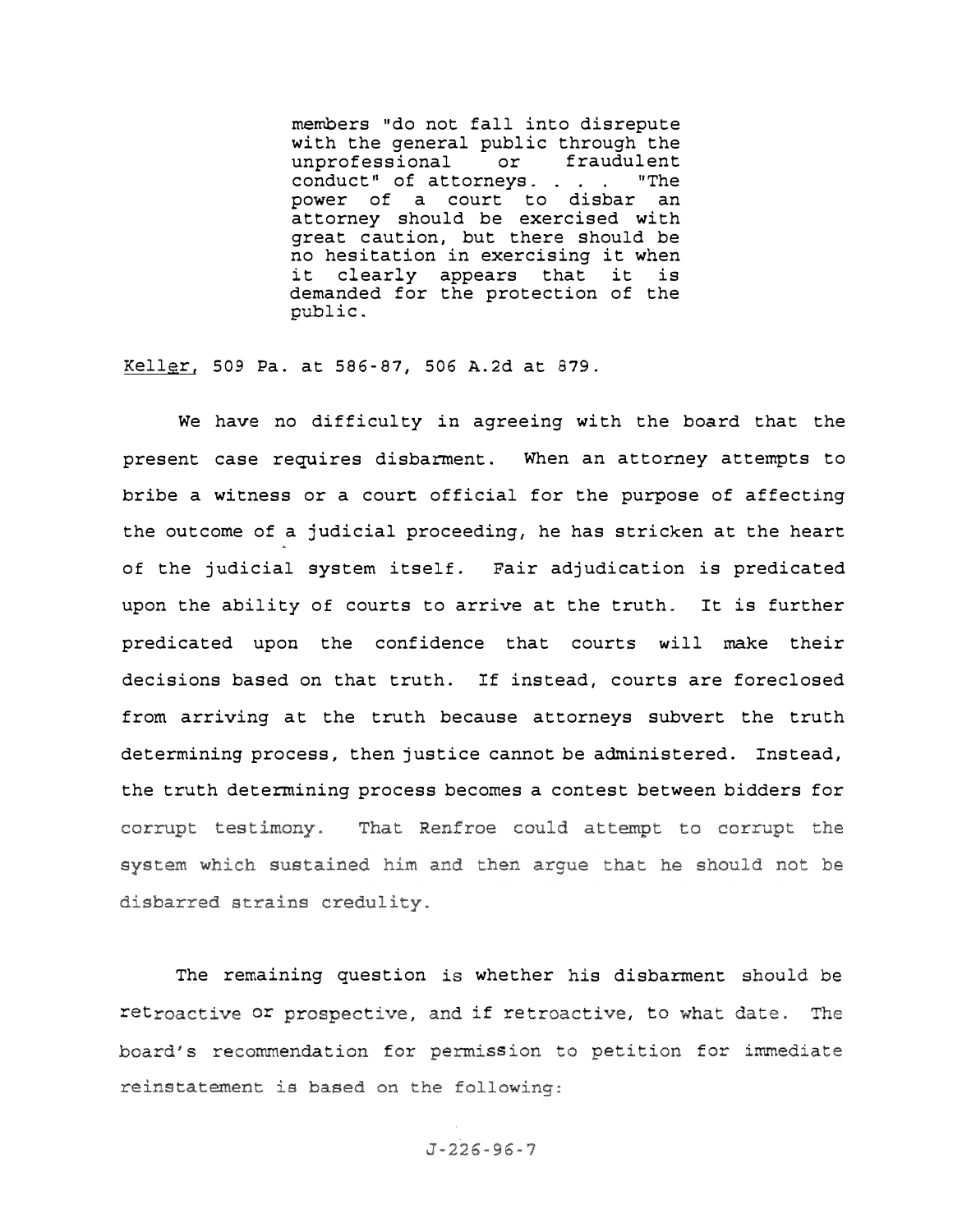(l) as a result of his first conviction, Respondent was imprisoned from August 5, 1986 to December 21, 1987; (2) competent and<br>credible medical evidence was submitted credible medical evidence was submitted asserting that Respondent's misconduct and criminal behavior was specifically caused by<br>his addiction to cocaine and that such addiction to cocaine and that such behavior was a product of cocaine dependence and intoxication; (3) Respondent has now been suspended for more than six (6) of the last<br>ten (10) years and, except for a brief (10) years and, except for a brief relapse, has been drug free for nine years and six months; (4) Respondent has no prior record of discipline from the time of his admission to practice law in Pennsylvania on November 19, 1973.

Slip Op. at 13-14. Disciplinary counsel's argument that the sanction should be prospective is based on the view that Renfroe's drug use was voluntary; that there is no automatic right to have serious conduct mitigated; and even if there were, Renfroe's testimony argues for prospective rather than retroactive application, for the nature of his misconduct was egregious, for personal gain, and affiliated with a long term use of illegal drugs. Finally, disciplinary counsel agrees with the hearing committee that Renfroe shows no remorse.

As the board noted, it is appropriate to "consider the events which surround the criminal charge in order to 'weigh the impact' of the conviction upon the measure of discipline." Slip Op. at 12, citing Office of the Disciplinary Counsel v. Eilberg, 497 Pa. 388, 441 A.2d 1193 (1982). Further, although we are not bound by the findings of the hearing committee or the board, and although our review of disciplinary matters is de novo, we, nonetheless, "accord substantial deference to the findings and recommendations of the